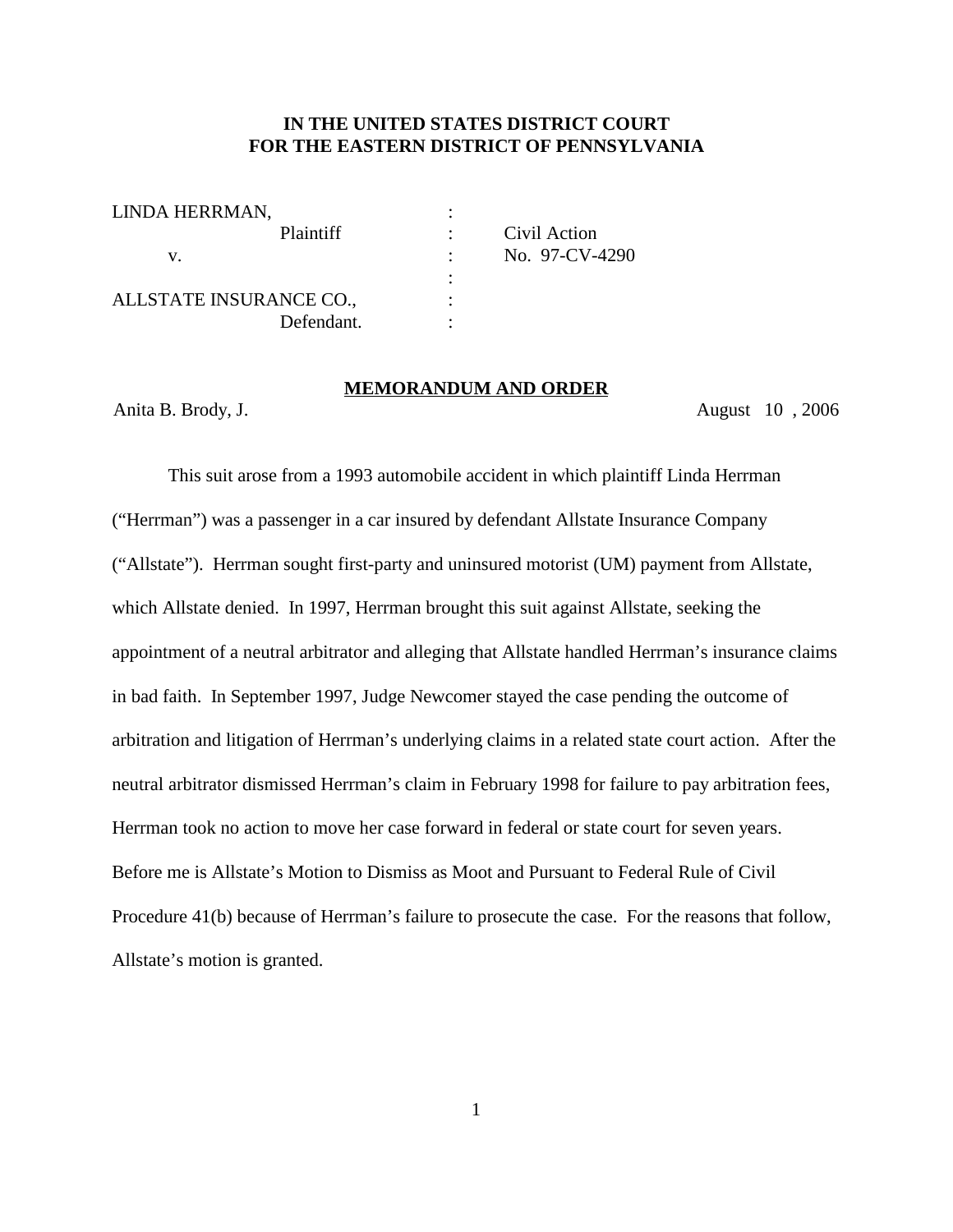# **A. FACTS AND PROCEDURAL HISTORY**<sup>1</sup>

On December 22, 1993, Herrman was injured in an automobile accident, while a passenger in a car operated by Debbie Dougherty and owned by Elizabeth Dougherty. (Compl. ¶ 9.) Elizabeth Dougherty maintained an auto insurance policy with Allstate. ( $\underline{Id}$ .  $\P$  10.) Herrman made first-party and UM claims against Allstate for "payment of medicals, lost wages, disability and other losses" caused by the accident.<sup>2</sup> (Id.  $\P$  11.) Allstate refused to pay these claims. (Id.  $\P$ 12.) Herrman requested that Allstate appoint an arbitrator and join with her arbitrator to appoint a third, neutral arbitrator to hear her UM claim, but Allstate refused to do so. (Id. ¶¶ 14-15.)

Herrman first filed suit against the Doughertys and Allstate in the Philadelphia County Court of Common Pleas in October 1995. See Herrman v. Debbie Dougherty et al., October Term 1995, No. 2898 (C.C.P. Phila. Co.). In that case, Herrman claimed that the Doughertys were negligent, and sought first-party benefits from Allstate, along with "punitive damages, penalties and sanctions." (See 1995 Complaint, Ex. 5 to Def.'s Mot. to Dis.) The state case was placed in deferred status at the time of filing on October 24, 1995, and has been on deferred status continually since June,  $1999$ <sup>3</sup> (See Docket Report for Case No. 951002898 as of July 5,

 $<sup>1</sup>$  For the purposes of a motion to dismiss, the facts as averred by plaintiff are accepted as</sup> true. Nami v. Fauver, 82 F.3d 63, 65 (3d Cir. 1996). The procedural history in federal and state court following the filing of the complaint is a matter of record.

 $2$  Occupants of an insured motor vehicle are entitled to first party benefits under the policy on that motor vehicle if they are not insured by another policy. See 75 Pa. C.S. § 1713(a)(3). Therefore Herrman, claiming that she was not covered by other insurance, brought a first-party claim against Allstate as the insurer of the Dougherty's car, in which Herrman was a passenger. She also brought a UM claim against Allstate because the driver of the other car involved in the accident was not insured. See 40 Pa. C.S. § 2000.

<sup>&</sup>lt;sup>3</sup> I have been informed by David C. Lawrence, Chief Deputy Court Administrator for the First Judicial District of Philadelphia, that when a case is in deferred status, counsel for either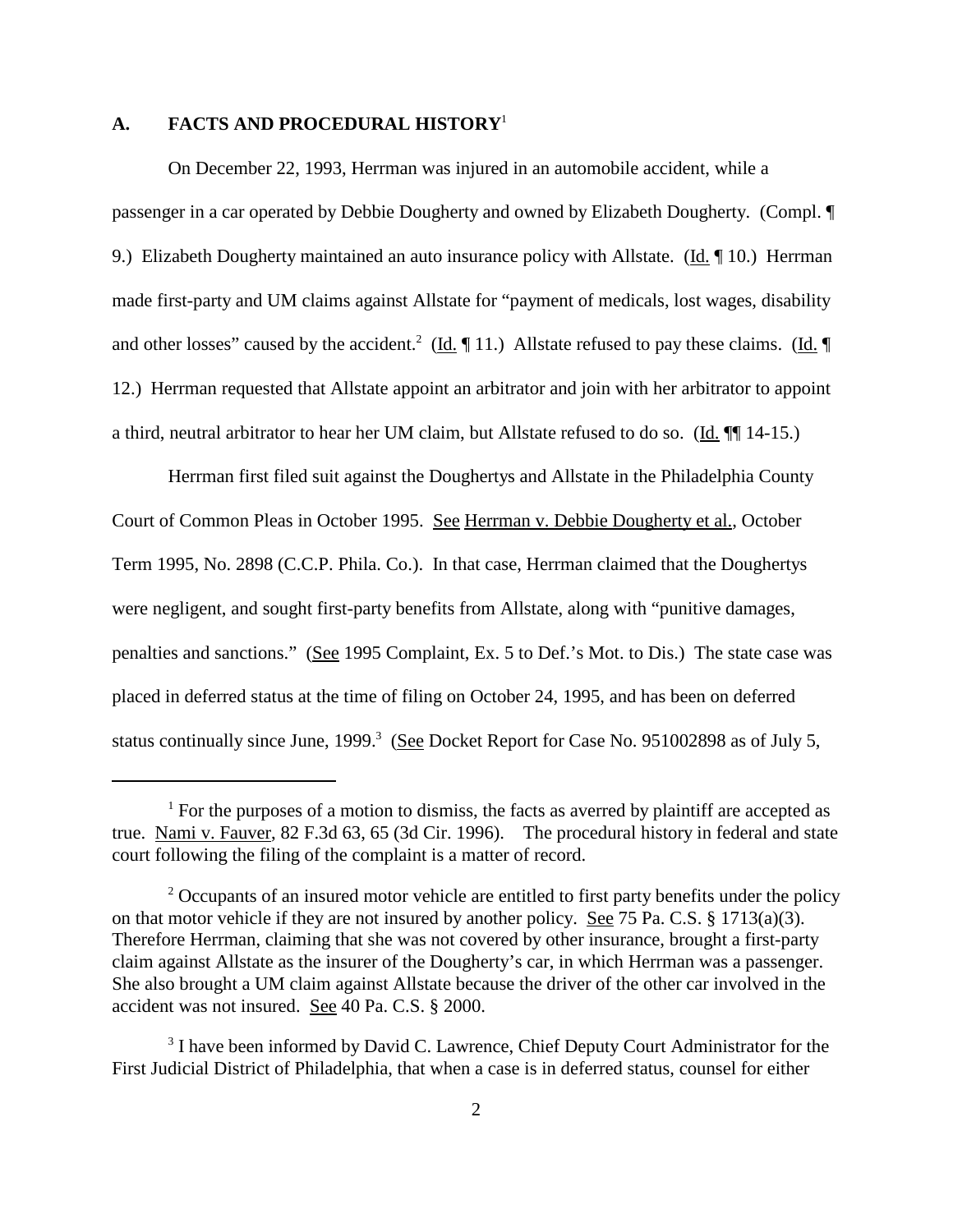2006.) The last substantive action reflected on the docket of the 1995 state case was the court's denial of Allstate's Motion for Judgment on the Pleadings on October 23, 1996. (Id.)

On May 23, 1997, Herrman commenced the present suit in the Philadelphia County Court of Common Pleas, naming as defendants Allstate, Allstate agent Francis Buono, and Martin Edwards, the driver of the other vehicle involved in the accident. The action, captioned Herrman v. Allstate Insurance Co., Francis R. Buono, and Martin Edwards, June Term 1997, No. 493, sought appointment of a neutral arbitrator to hear her UM claim, and contained two counts of bad faith against Allstate.<sup>4</sup> Allstate removed the case to federal court on the basis of diversity jurisdiction, claiming that the two individual defendants had been fraudulently joined. The case was assigned to Judge Newcomer, who dismissed defendants Buono and Edwards as fraudulently joined, and denied Herrman's Motion for Remand. (Doc. #9, Order of 9/12/97.)

On July 7, 1997, Allstate filed a motion for judgment on the pleadings, joining Herrman's request for the court to appoint a neutral arbitrator, and requesting dismissal of the bad faith counts. (Doc. #5.) On September 18, 1997, Judge Newcomer granted the motion in part and denied it in part. (Doc. #10.) Judge Newcomer appointed law professor Richard B. Capalli as the neutral arbitrator, and held that Herrman's § 8371 bad faith claim for denial of first-party

side can petition the court to have the case removed from deferred status. (See Letter from Lawrence to Court of 6/29/06 (on file with the court).)

<sup>&</sup>lt;sup>4</sup> Earlier, in April, 1997, Herrman brought another state court action against Allstate entitled Petition to Appoint Third/Neutral Arbitrator and Complaint. Herrman v. Allstate Ins. Co., April Term 1997, No. 2092 (C.C.P. Phila. Co.). After Allstate removed the action to federal court based on diversity jurisdiction on May 12, 1997, Herrman voluntarily dismissed the action without prejudice pursuant to Fed. R. Civ. P. 41(a)(1) on May 13, 1997. See Herrman v. Allstate Ins. Co., Case No. 97-cv-3336, Doc. #2.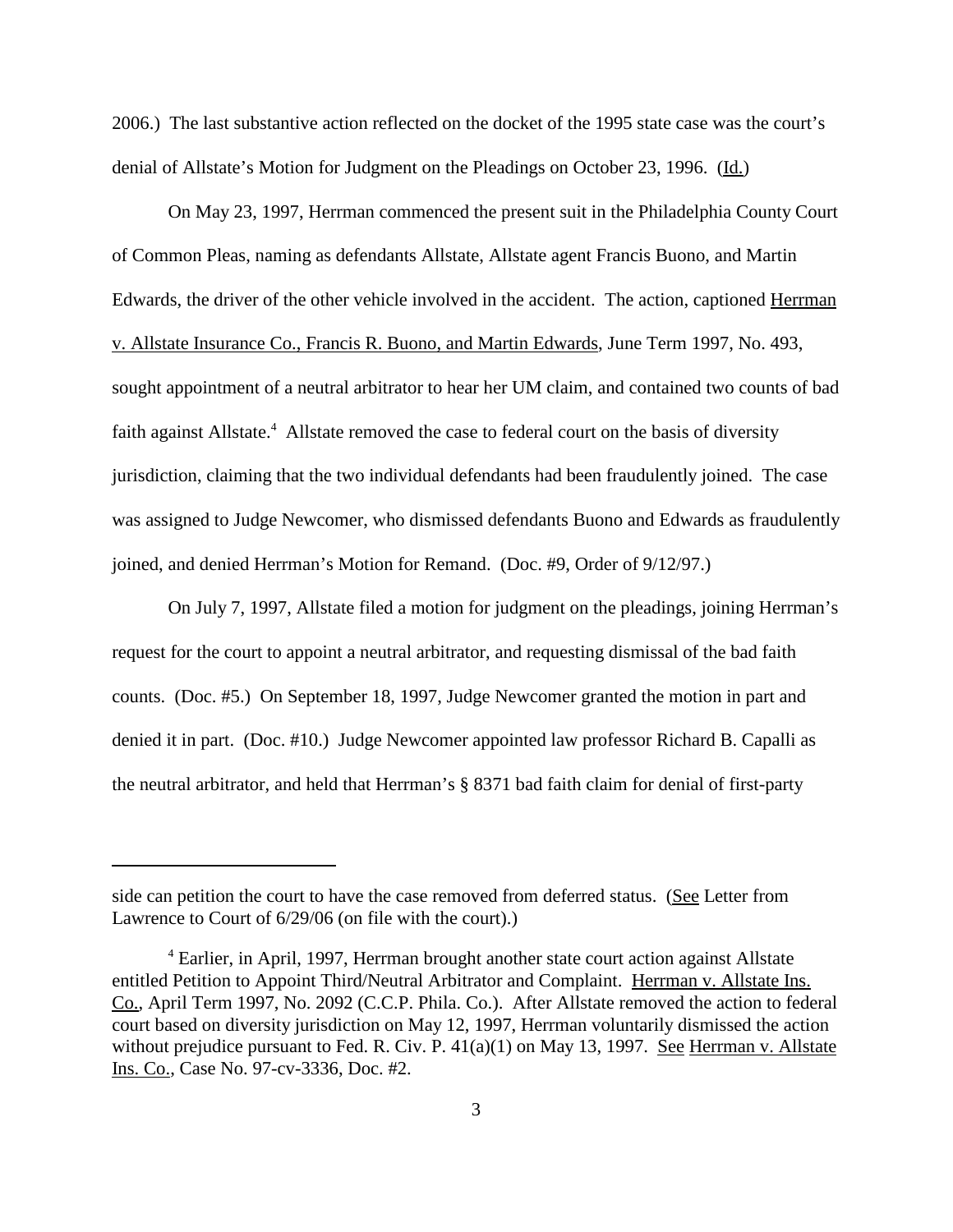medical benefits was barred.<sup>5</sup> (Id. at 3.) Judge Newcomer stayed the remaining first-party bad faith claim based on lost wages and the UM bad faith claim pending "the resolution of the underlying state court action and the uninsured motorist arbitration." ( $\underline{Id}$ , at 3.) On February 6, 1998, Judge Newcomer ordered the action placed in civil suspense "pending the parallel state court action." (Doc. #11.)

The arbitration was scheduled to be heard on February 18, 1998, but was dismissed on February 16, 1998. (See Def.'s Mot. to Dismiss Ex. 16, Order of 2/16/98.) While the parties dispute the facts surrounding the dismissal, it is undisputed that the arbitration failed to occur because Herrman's counsel did not pay the neutral arbitrator's fee in advance as requested.<sup>6</sup> (See id.) At no point did Herrman move to vacate the dismissal.

After the dismissal of the arbitration, nothing was filed in the case until July 8, 1998, when Judge Newcomer ordered the parties to submit status reports by July 15, 1998, or face dismissal of the case for lack of prosecution. (Doc. #12.) In response to the order, on July 15, 1998 Herrman's counsel advised the court that he was preparing to file a motion to remand the case. (Doc. # 13.) He filed the motion to remand on July 28, 1998. (Doc. #14.) On September 4, 1998, Judge Newcomer denied the motion to remand because the court had denied plaintiff's

<sup>&</sup>lt;sup>5</sup> Judge Newcomer held that the Pennsylvania Motor Vehicle Financial Responsibility Law (MVFRL) is the exclusive remedy in Pennsylvania for first-party medical claims arising from automobile accidents, citing Gemini Physical Therapy and Rehabilitation, Inc. v. State Farm Mut. Auto Ins. Co., 40 F.3d 63, 67 (3d Cir. 1994).

<sup>&</sup>lt;sup>6</sup> Professor Cappalli stated in his initial letter to the parties that his fee would be \$150 per hour and that he would decline Judge Newcomer's appointment if the parties objected to that fee. Allstate argues that Herrman did not object to Capalli's appointment at that time. (See Def.'s Mot. to Dismiss Ex. 15.) Herrman asserts that "[o]n many occasions, plaintiff's counsel requested the third arbitrator to withdraw from his appointment." (Pl.'s Opp. to Mot. to Dismiss at 3.)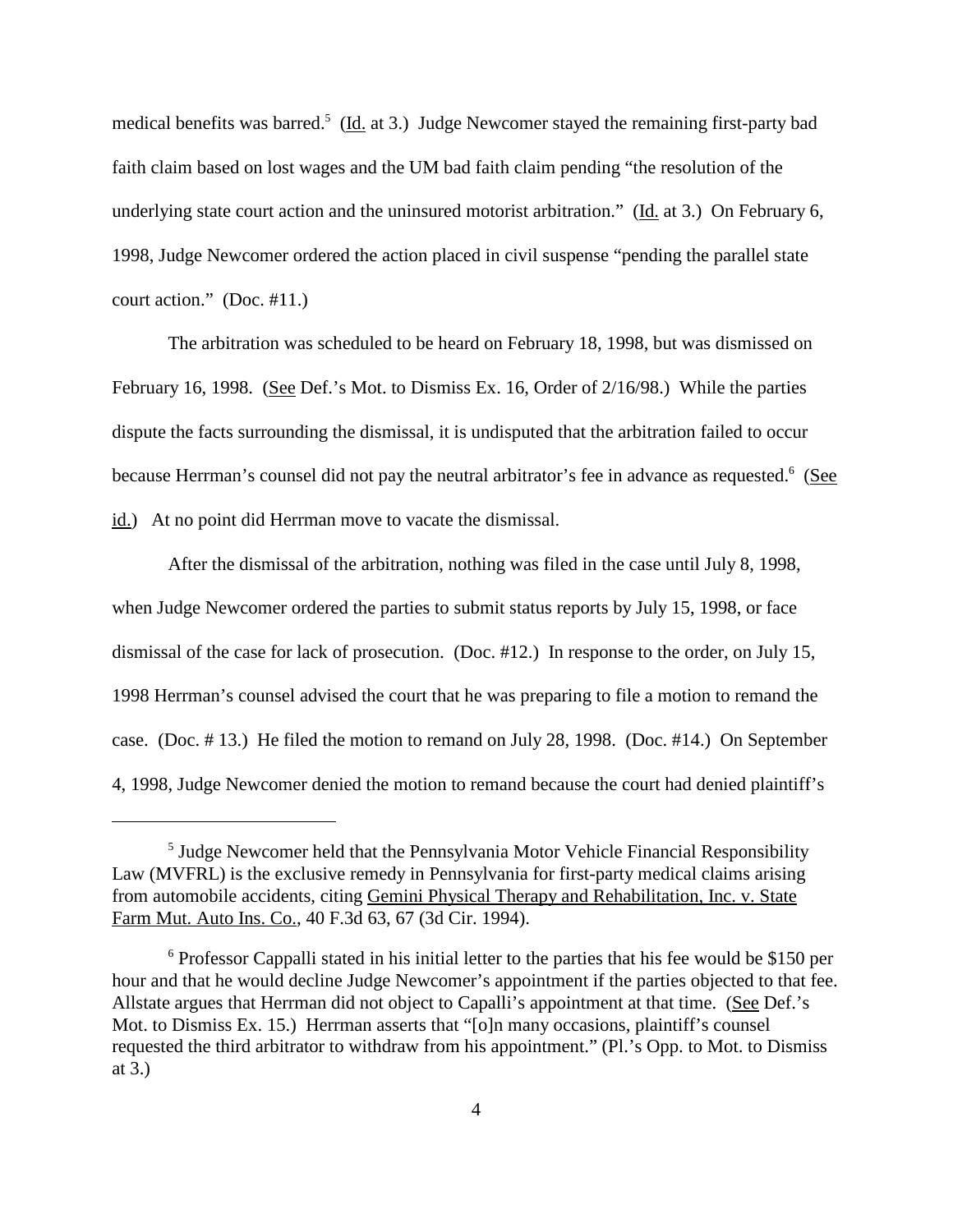previous motion to remand, and a motion for reconsideration would be untimely. (Doc. #17.)

After Herrman's second motion to remand was denied, the case lay dormant for seven years. In September 2005, upon Judge Newcomer's death, the matter was reassigned to me. On October 28, 2005, counsel for both parties appeared for a status conference in my chambers. Herrman's counsel again argued that the case should be remanded, and Allstate's counsel argued that it should be dismissed. I ordered Allstate to submit a motion to dismiss, which was filed on December 2, 2005. (Doc. #22.) Herrman's response to Allstate's motion to dismiss included a third motion to remand based on the amount in controversy. (Doc. #23.)

During the period of inactivity in this case, which stretched from September 1998 to October 2005, the related state case filed in 1995 was in deferred status except for six weeks from May 17, 1999 through June 30, 1999.<sup>7</sup> During that seven-year period, neither party filed anything on the docket in the state case except change of counsel notices. (See Docket Report for Case No. 951002898 as of July 5, 2006.)

# **B. DISCUSSION**<sup>8</sup>

<sup>&</sup>lt;sup>7</sup> In its reply brief, Allstate alleges that plaintiff's counsel recently told the Court of Common Pleas that the state court action should remain in deferred status because of the pendency of this federal court action. (See Def.'s Reply Mem. in Supp. of Mot. to Dis. at 9.) Plaintiff did not respond to this allegation, and does not offer any explanation for the lack of activity in the state case beyond Allstate's refusal to allow the cases to be consolidated in state court. (See Pl.'s Supp. Mem. in Opp. to Def.'s Mot. to Dis. at 3.)

<sup>&</sup>lt;sup>8</sup> Neither Herrman nor Allstate addresses the question of whether I have jurisdiction to dismiss an action that has been stayed pending arbitration. The Third Circuit has affirmed, in an unreported decision, a district court that dismissed an action pursuant to Rule 41(b) in very similar circumstances. See Windward Agency Inc. v. Cologne Life Reinsurance Co., 353 F. Supp. 2d 538 (E.D. Pa. 2003), aff'd, 123 Fed. Appx. 481 (3d Cir. 2005). Also, at least two other Courts of Appeals have held that a district court has the power to decide whether a party's failure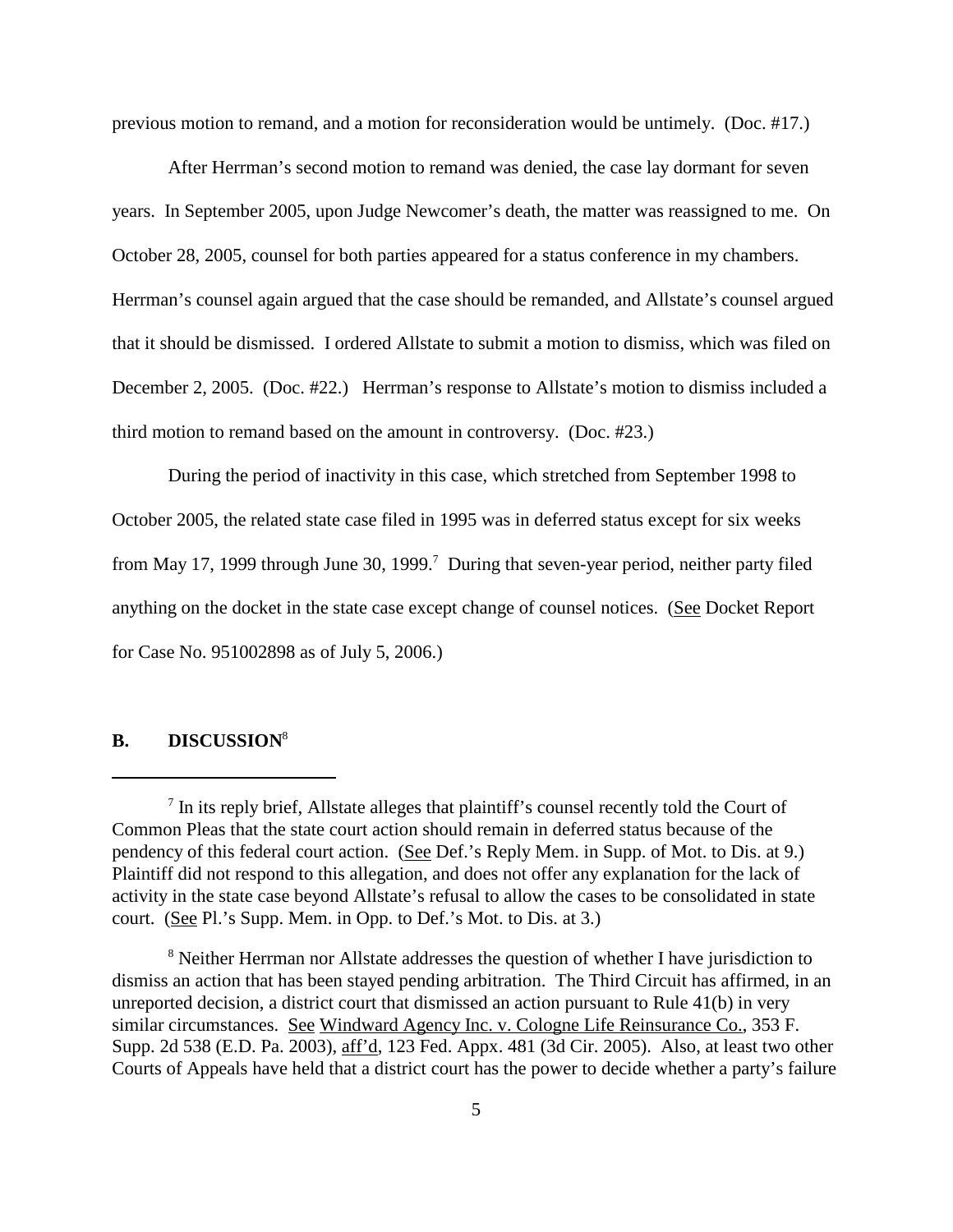Allstate's motion to dismiss contains three arguments: (1) that Herrman has exhausted

her right to an arbitration; (2) that Herrman's remaining bad faith claims should be dismissed for

failure to prosecute pursuant to Rule 41(b); and (3) that the remaining counts should be

dismissed as improperly brought, unnecessary, and duplicative. (See Pl's Mot. to Dis. (Doc.

#22.) The record reveals that Herrman has failed to prosecute any of her claims for over seven

years. For the reasons that follow, Herrman's complaint is dismissed with prejudice pursuant to

Rule  $41(b)$ .<sup>9</sup>

Rule 41(b) provides:

For failure of the plaintiff to prosecute or to comply with these rules or any order of court, a defendant may move for dismissal of an action or of any claim against the defendant. Unless the court in its order for dismissal otherwise specifies, a dismissal under this subdivision and any dismissal provided for in this rule, other than a dismissal for lack of jurisdiction, for improper venue, or for failure to join a party under Rule 19, operates as an adjudication upon the merits.

<sup>9</sup> It is not necessary to address the parties' other arguments. First, I need not determine whether Professor Capalli's dismissal of the arbitration was proper or improper. Any motion to vacate an arbitration award must be made within thirty days. See 42 Pa. C.S.A. § 7341(b). Even if a void award need not be vacated, as Herrman argues, failure to pursue the arbitration for *seven years* after the arbitrator's dismissal constitutes failure to prosecute the arbitration claim sufficient to justify dismissal under Rule 41(b). Second, because Herrman pursued none of her claims in state or federal court for seven years, I need not decide whether they were improperly brought, unnecessary or duplicative. Herrman failed to prosecute any of her federal claims, and it is appropriate to dismiss them all under Rule 41(b) as explained infra.

to arbitrate a claim constitutes grounds for dismissal of a stayed action pursuant to Rule 41(b). See Morris v. Morgan Stanley & Co., 942 F.2d 648 (9th Cir. 1991); Shields v. Shearson Loeb Rhoades, Inc., No. 92-1425, 1993 WL 3068 (7th Cir. Jan. 7, 1993). Courts have inherent authority to dismiss cases for lack of prosecution "to prevent undue delays in the disposition of pending cases and to avoid congestion in the calendars of the District Courts." Link v. Wabash R.R., 370 U.S. 626, 629-30 (1962). In Windward it is noted that if a district court did not have the power pursuant to Rule 41(b) to dismiss a case where a party has unreasonably delayed arbitration after a court order, "a plaintiff could disregard with impunity an order to arbitrate." Windward, 353 F. Supp. 2d at 543. I have jurisdiction to dismiss this case regardless of the arbitration ordered in 1997.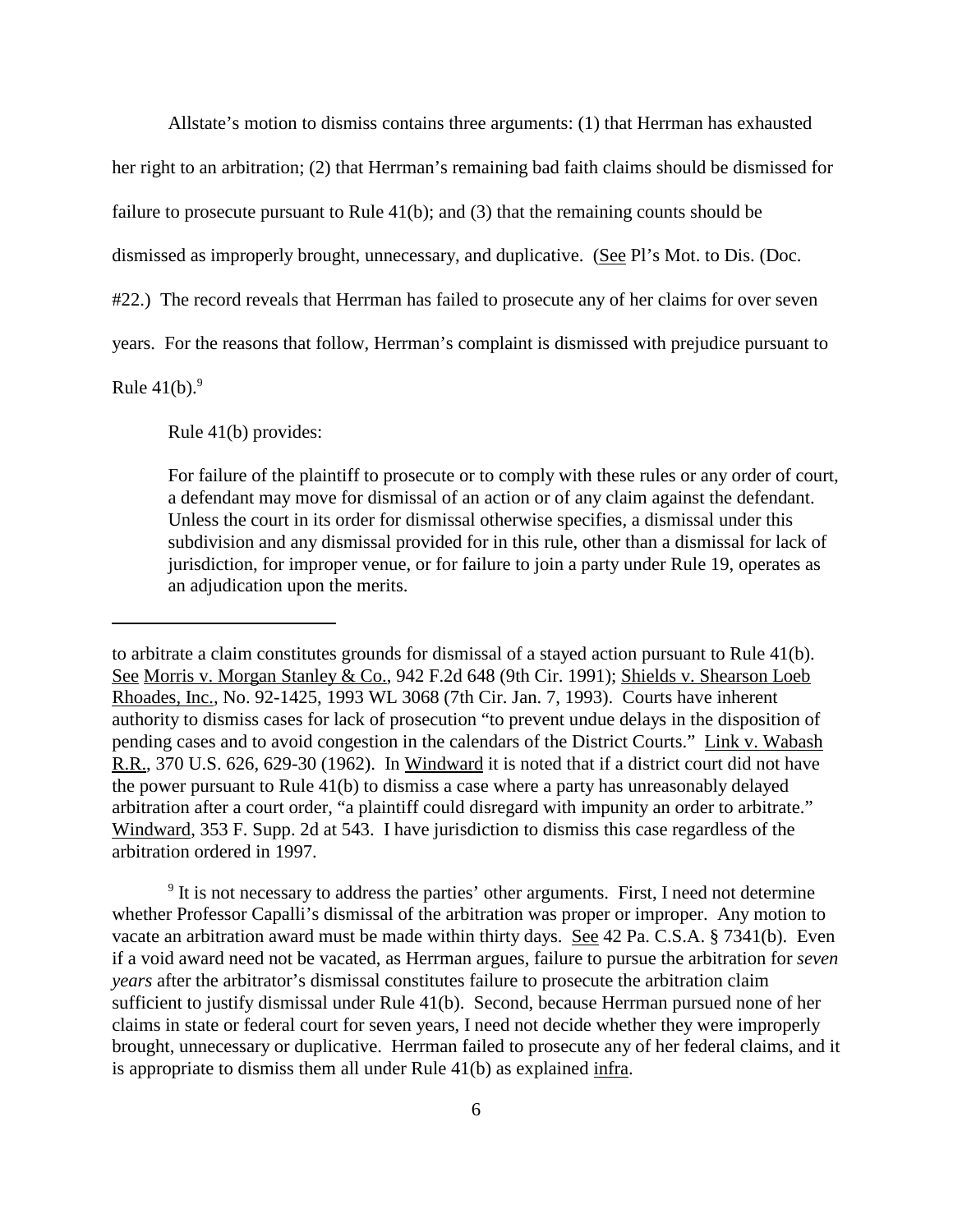Fed. R. Civ. P. 41(b). The Third Circuit has emphasized that dismissal of a cause of action for failure to prosecute is a drastic sanction only to be used in extreme circumstances. See Adams v. Trustees of the N.J. Brewery Employees' Pension Trust Fund, 29 F.3d 863, 869 (3d Cir. 1994). Before dismissing a case under Rule  $41(b)$ ,<sup>10</sup> a district court must at a minimum consider the six factors set forth by the Third Circuit in Poulis v. State Farm Fire and Casualty Co., 747 F.2d 863 (3d Cir. 1984):

(1) the extent of the *party's* personal *responsibility*; (2) the *prejudice* to the adversary caused by the failure to meet scheduling orders and respond to discovery; (3) a *history* of dilatoriness; (4) whether the conduct of the party or the attorney was *willful* or in *bad faith*; (5) the effectiveness of sanctions other than dismissal, which entails an analysis of *alternative sanctions*; and (6) the *meritoriousness* of the claim or defense.

Id. at 868 (emphasis in original). The Poulis factors are not a formula, and it is not necessary that each factor be satisfied for dismissal to be appropriate. Ware v. Rodale Press, Inc., 322 F.3d 218, 221 (3d Cir. 2003) (citing Hicks v. Feeney, 850 F.2d 152, 156 (3d Cir. 1988)). The factors are to be "weighed by the district courts in order to assure that the 'extreme' sanction of dismissal or default is reserved for the instances in which it is justly merited." Poulis, 747 F.2d at 870.

### 1. Extent of Herrman's Personal Responsibility

The record does not reveal why Herrman and her counsel did not pursue this action while seven years passed after the neutral arbitrator's dismissal and Judge Newcomer's denial of Herrman's second motion to remand in 1998. Although there is no evidence that Herrman personally directed her counsel to stall litigation, it is improbable that she was unaware that there

 $10$  A court need not hold a hearing prior to a dismissal pursuant to Rule 41(b). Adams, 29 F.3d at 871-72.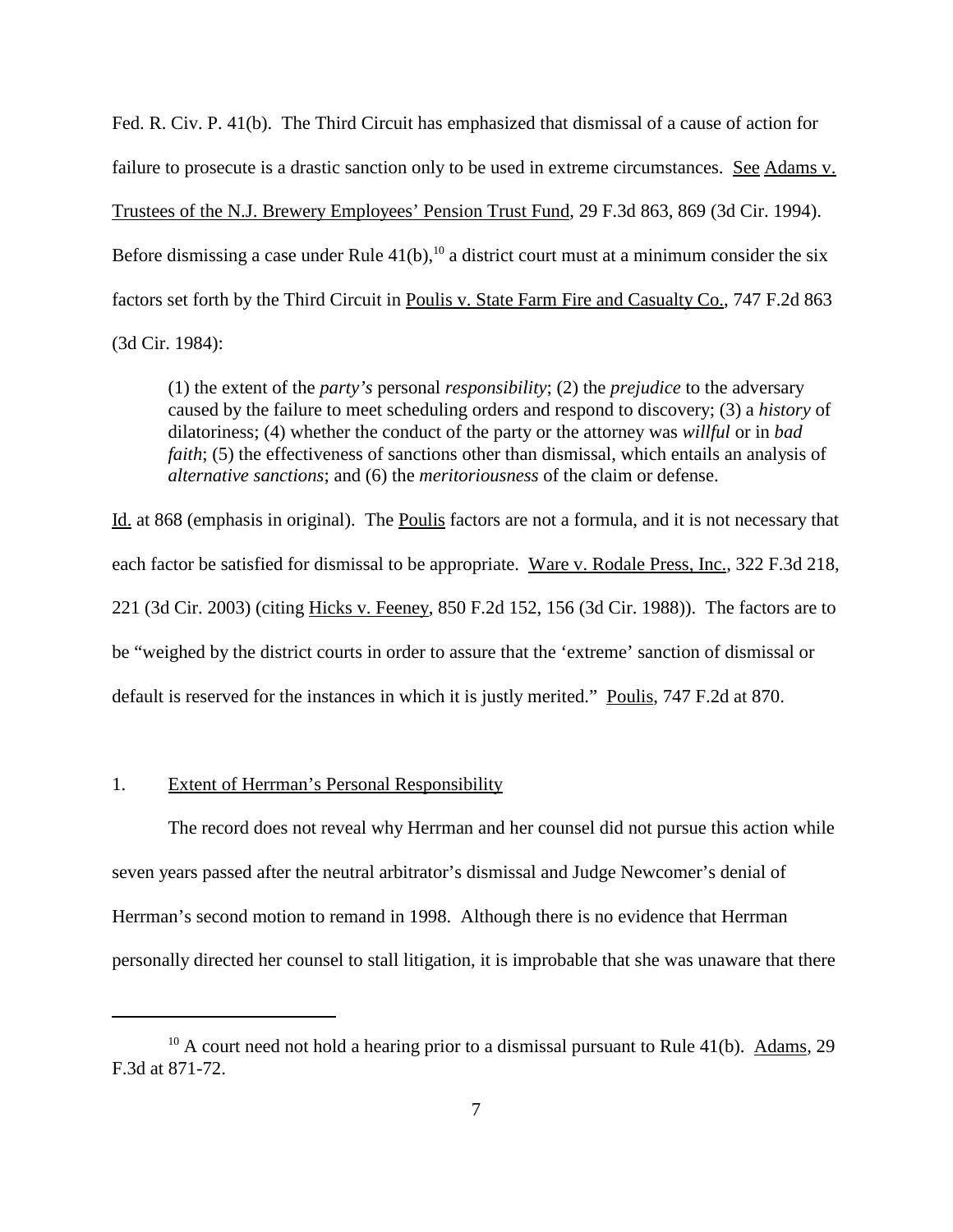was no activity in either her state or federal case for a long time. Herrman could have directed her counsel to pursue the case, or hired new counsel if he did not. Even if Herrman herself is not responsible for her counsel's dilatory conduct, this fact does not rule out dismissal, "because a client cannot always avoid the consequences of the acts or omissions of its counsel." Poulis, 747 F.2d 863 (citing Link v. Wabash R.R., 370 U.S. 626, 633 (1962)). While Herrman's counsel may bear the bulk of the responsibility for failure to prosecute this case, Herrman could have taken steps to advance her litigation, even if she had to retain new counsel to do so. Consideration of this factor does not weigh strongly for or against dismissal.

### 2. Prejudice to Allstate

Prejudice to the adversary may consist of "the irretrievable loss of evidence" and "the inevitable dimming of witnesses' memories." Scarborough v. Eubanks, 747 F.2d 871, 876 (3d Cir. 1984). The underlying events of this case occurred in 1993, over twelve years ago. The underlying state case was filed in 1995, and the federal action before me commenced in 1997, eleven and nine years ago respectively. Arbitration in this case was ordered by Judge Newcomer in September 1997, and was to take place in February 1998, over eight years ago. It is likely to be difficult for Allstate to locate relevant witnesses. Even if they can be located, memories of the accident and the insurance investigation have undoubtedly been subject to "inevitable dimming" over the extended period of dormancy in this case.

In a factually similar case in this district, the court found prejudice to the defendant from the extended passage of time. In Windward Agency Inc. v. Cologne Life Reinsurance Co., 353 F. Supp. 2d 538 (E.D. Pa. 2003), aff'd, 123 Fed. Appx. 481 (3d Cir. 2005), the court dismissed a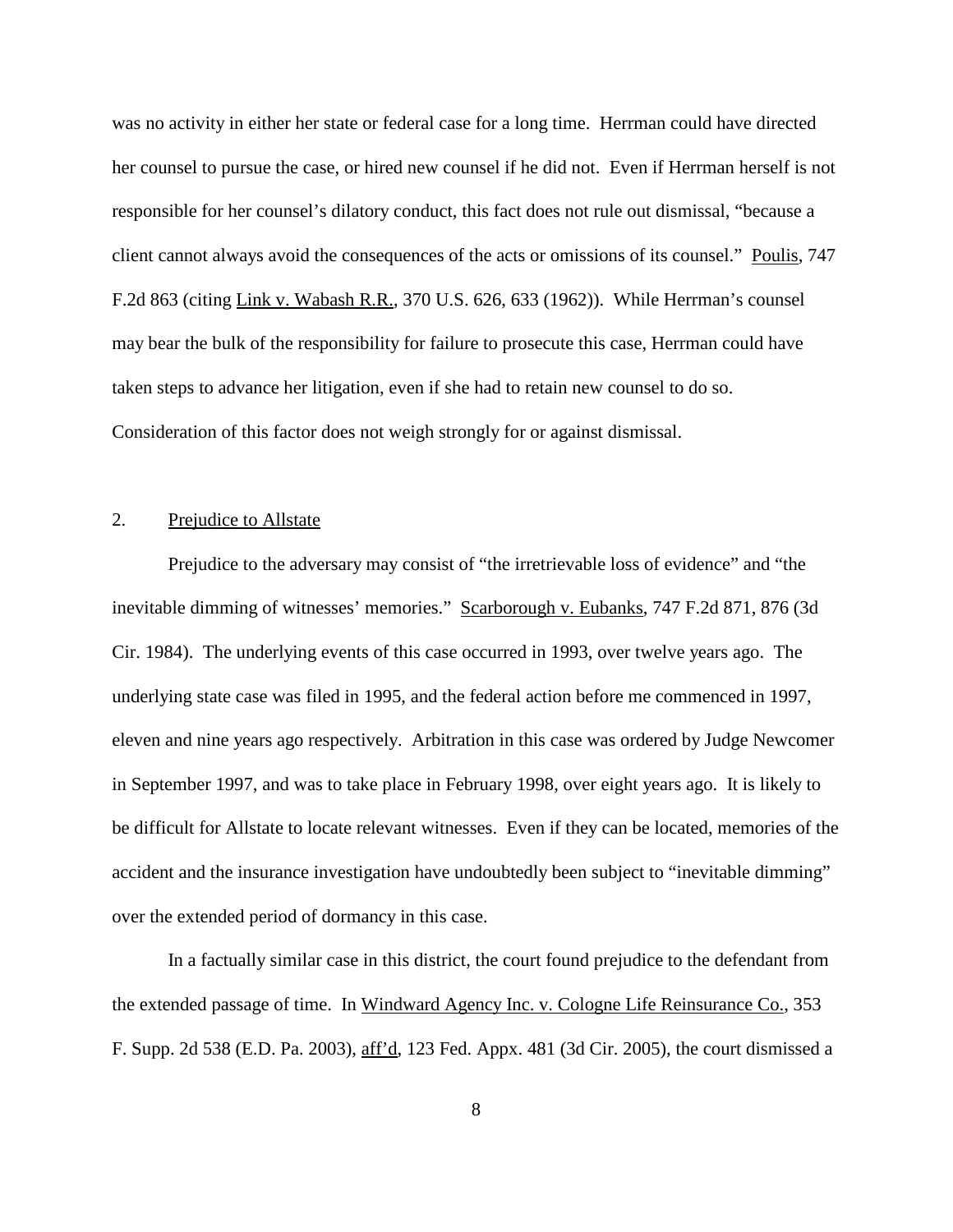case six years after the previous judge had ordered the arbitration of a contract claim and stayed the action. The plaintiff's arbitrator resigned before appointing the neutral arbitrator, and thereafter the plaintiff did not name a replacement or advance the case in any way. Id. at 539. By the time the defendant filed a motion to dismiss for lack of prosecution, twelve years had passed since the underlying events of the litigation. Id. at 540. The court held that it could "reasonably infer that a delay of the present magnitude has inevitably caused memories to fade." Id. As in Windward, over twelve years have passed since the underlying events, and prejudice to the defendant can be assumed.

### 3. History of Dilatoriness

As previously noted, Herrman took no steps to advance this litigation from the time of the arbitration's dismissal in February 1998 until after Allstate filed its motion to dismiss in December 2005. In response to Judge Newcomer's order for a detailed status report, Herrman filed a second motion to remand, even though her first had been denied. Indeed, Herrman attempted again to request remand from me, even though remand in this case has been denied twice. Since the failed arbitration, Herrman has refused to litigate in federal court, and has only acted to file futile motions for remand. As the plaintiff argued in Windward, Herrman argues that Allstate bears responsibility for the delay because it did not take steps to pursue the arbitration or confirm the dismissal by Professor Capalli. That argument does not shift responsibility for the history of delay to Allstate, because as in Windward, the plaintiff "had the burden of diligently pursuing its claim if it was still interested in seeking damages." Id. at 541.

Failure to prosecute in violation of Rule 41(b) may consist of deliberate delay or simple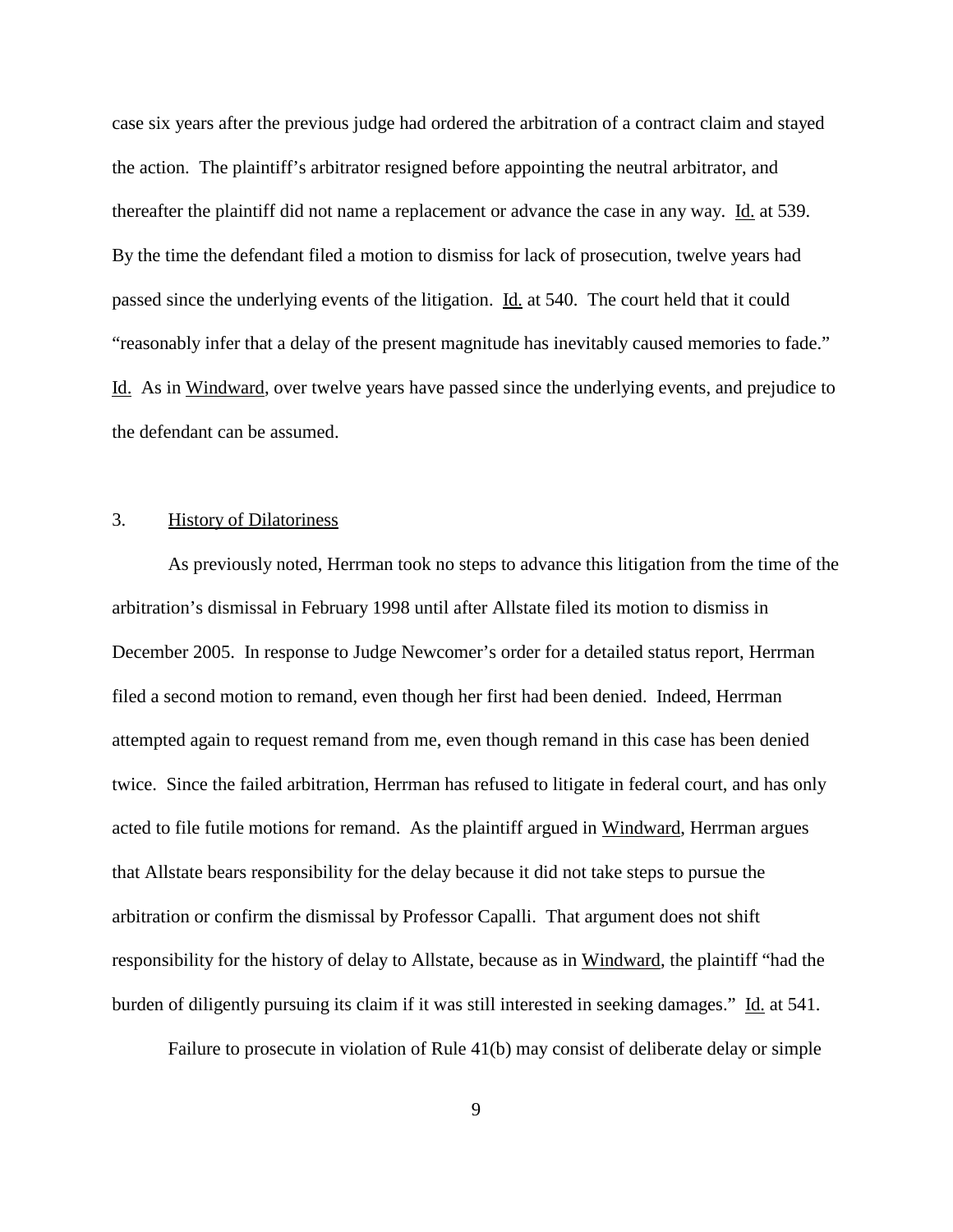inaction. Beckman v. Integrated Sys. Int'l, Inc., 2002 WL 33832098 (E.D. Pa. 2002) (citing Bendix Aviation Corp. v. Glass, 32 F.R.D. 375, 377 (E.D.Pa. 1962)). In Beckman, the plaintiff allowed his case "to remain dormant in civil suspense for more than nine years, while taking no action to litigate the matter." Beckman at \*4. Like Beckman, Herrman did not take any positive steps to delay trial, but neither did she take any steps to expedite trial. As the court did in Beckman and Windward, I conclude that Herrman's inaction is sufficiently dilatory to weigh in favor of dismissal.

#### 4. Whether Conduct was Willful or in Bad Faith

Herrman has offered no explanation for failing to pursue both her state and federal claims other than complaining that if this case had remained in state court and been consolidated with the state case filed in 1995, "the litigation would have long ago concluded." (Pl.'s Supp. Mem. of Law in Opp. to Def.'s Mot. to Dis. at 3.) In fact, Herrman blames the delay in both cases on Allstate's resistance to consolidation. It appears that Herrman's counsel was determined not to litigate in federal court even after Judge Newcomer twice denied remand, in essence attempting to overrule the court's decision that it had jurisdiction in this case. While such obstinacy may not amount to bad faith, Herrman has presented no outside circumstances to justify it, and it appears to be willful. Therefore this factor, too, weighs in favor of dismissal.

# 5. Consideration of Sanctions other than Dismissal

Before dismissing a case with prejudice, a court must consider whether alternative sanctions are possible. Poulis, 747 F.2d at 868; Adams, 29 F.3d at 863. In Windward, the court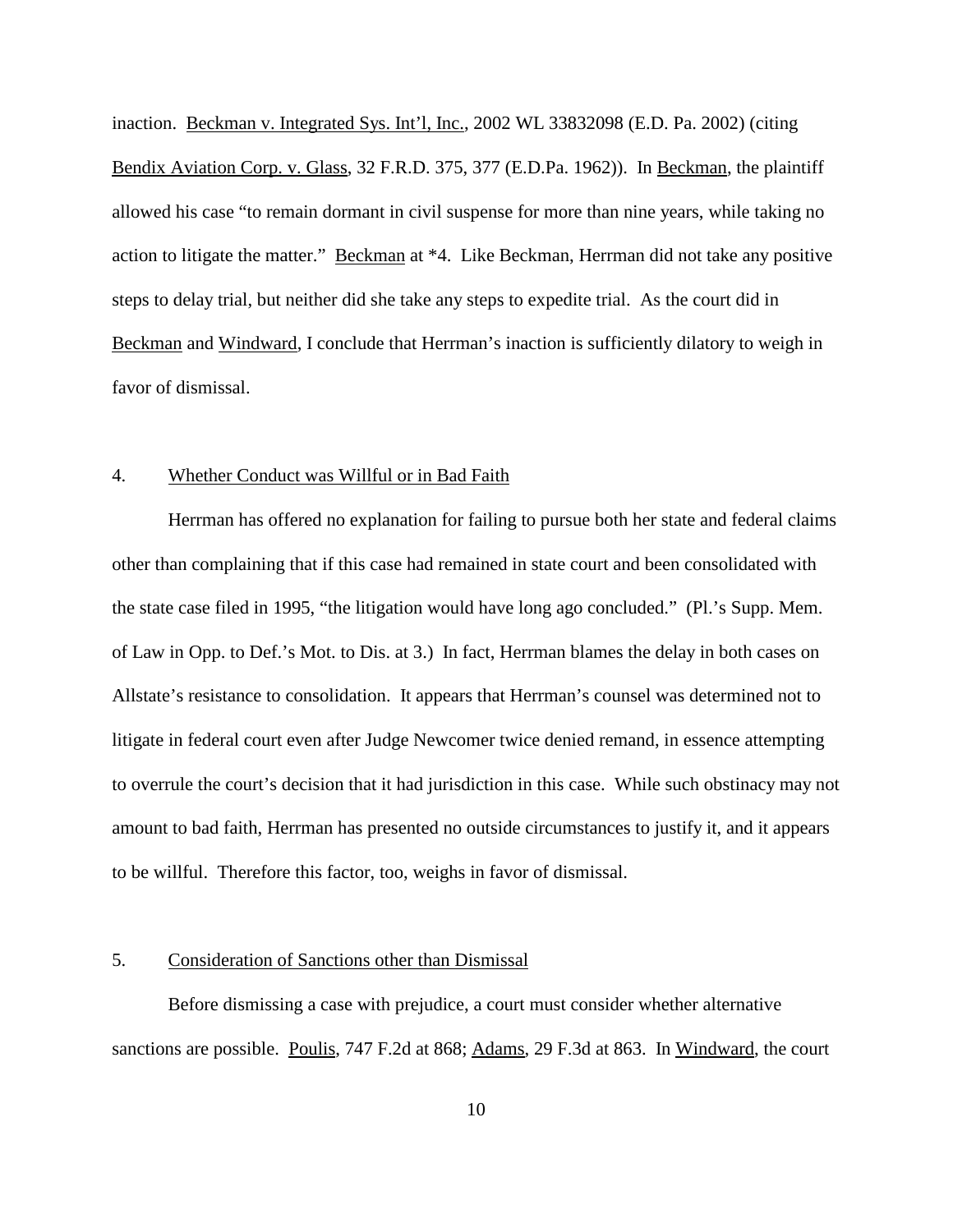reasoned that "[t]he basic problem is the prejudice to defendant from the twelve years that have passed since the events in question took place and the more than six years since the action was stayed pending arbitration. Fines and costs cannot turn back the clock or restore blurred memories or missing files." Windward, 353 F. Supp. 2d at 541. The same circumstances exist in this case, and here too, no alternative sanction is appropriate.

### 6. Meritoriousness of the Claim

A claim is considered meritorious "when the allegations of the pleadings, if established at trial, would support recovery by plaintiff." Poulis, 747 F.2d at 870. In the present case, Herrman's remaining claims have already survived Allstate's motion for judgment on the pleadings. Thus Herrman's claims are facially meritorious. However, it would be unusual for a plaintiff "with a strong case . . . [to] sit on their hands as long as this plaintiff has done. Common sense dictates that [plaintiff's] action is likely to be of questionable merit." Windward, 353 F. Supp. 2d at 541. The case cannot be considered unmeritorious at this stage, but neither is it clear that plaintiff would win at arbitration or trial.

### **C. CONCLUSION**

For seven years, Herrman took no action to pursue arbitration after failing to pay the neutral arbitrator, nor did she advance the state litigation. Such a lengthy period of inactivity constitutes a history of dilatoriness, and gives rise to a presumption of prejudice to Allstate. After examining the case in light of each of the Poulis factors, I find that dismissal pursuant to Rule 41(b) is warranted. An appropriate order follows.